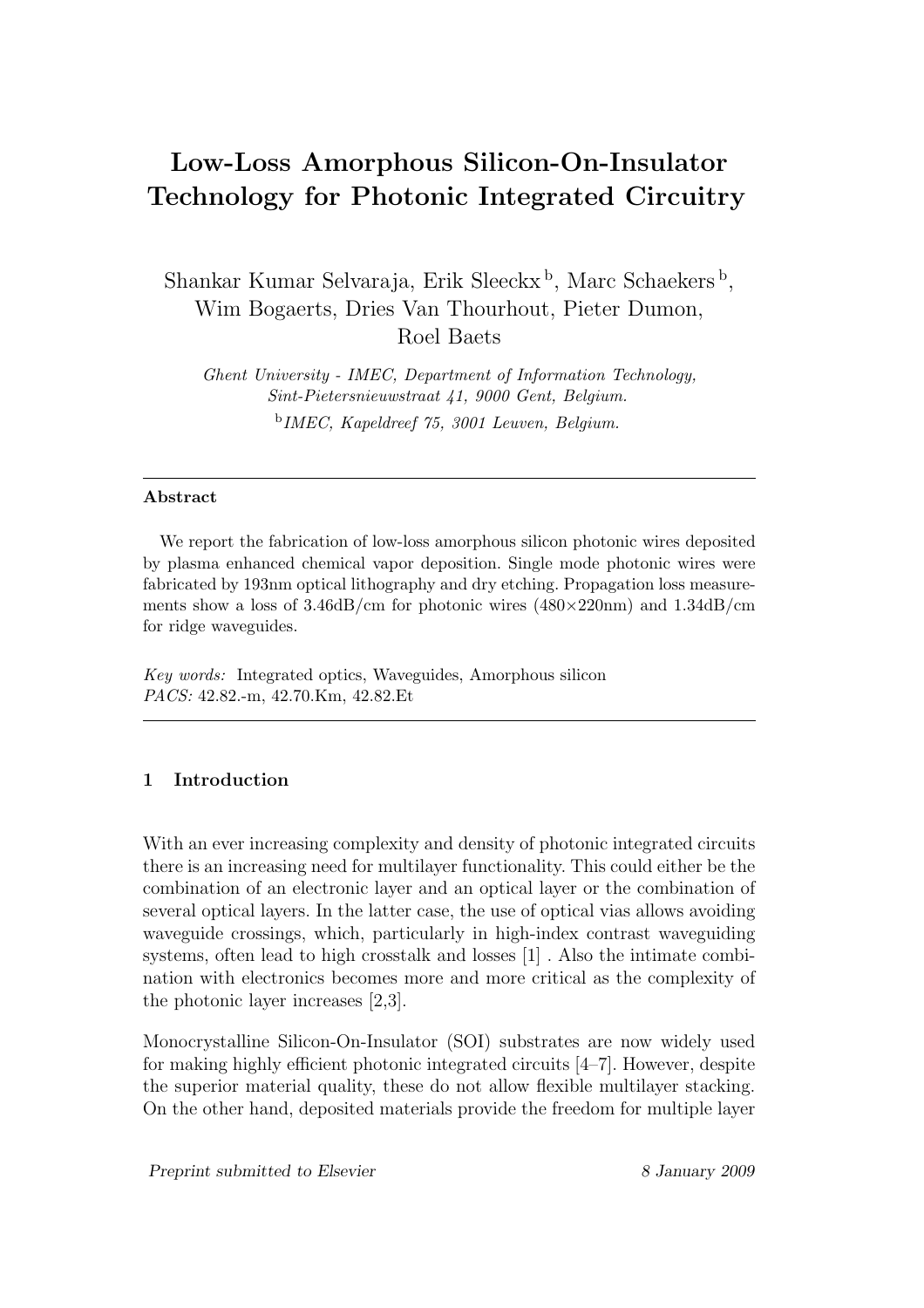

Fig. 1. Fundamental TE-like mode profile of photonic wire (left) and ridge waveguides (right).The field intensity legend is in dB.

stacking. To be CMOS back-end compatible, the maximum temperature of the deposition process should be restricted to  $400^{\circ}$ C.

Silicon can be deposited in a variety of ways [8–10]. The nature (amorphous, polycrystalline or crystalline) of the film depends on the process parameters and deposition technique(s) used. Crystalline silicon obviously has the highest quality but requires a monocrystalline substrate and a high deposition temperature. Also polycrystalline silicon requires a temperature above  $400^{\circ}$ C and typically has a higher propagation loss [8]. Therefore this work focuses on low temperature deposited amorphous silicon (a-Si).

Plasma enhanced chemical vapor deposition (PECVD) is a well suited process for the deposition of high quality a-Si at low temperatures. If no special precautions are taken, dangling bonds present in the film will cause midbandgap absorption in the infra red wavelength range, however, resulting in considerable propagation losses. These dangling bonds can be saturated by incorporating hydrogen (H) in the film during the deposition process however, resulting in hydrogenated a-Si (a-Si:H).

Almost a decade ago Cocorullo et al [11] demonstrated the use of amorphous silicon for photonic applications and since then significant progress has been made to reduce the material loss. Several groups have already demonstrated single-mode waveguides fabricated from hydrogenated a-Si deposited using similar processes with a loss as low as  $2 \text{ dB/cm}$  for ridge waveguides [9] and 4.5dB/cm for photonic wires [2]. In this paper we present our results on a-Si:H deposited by a PECVD process using CMOS manufacturing tools.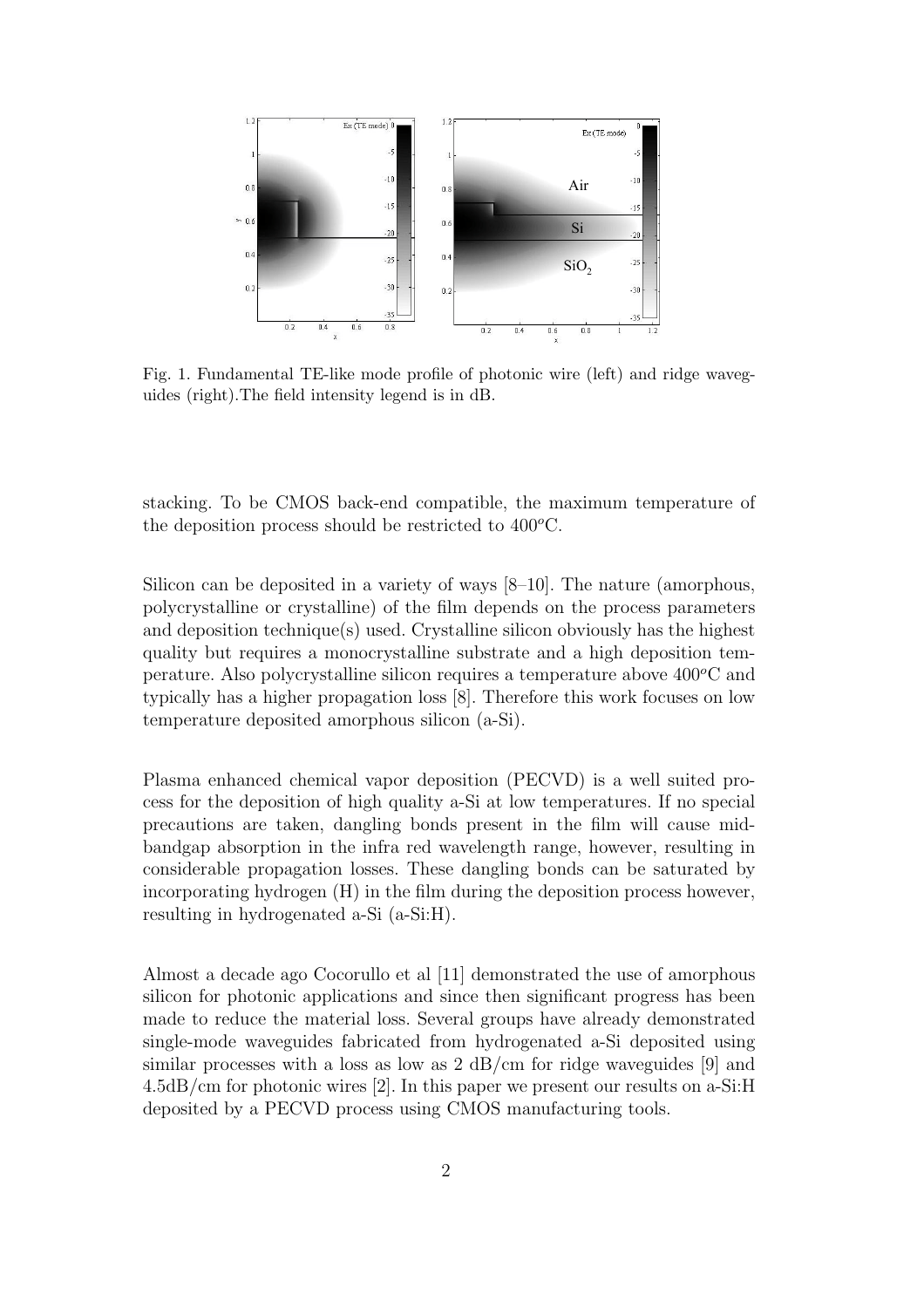#### 2 Design

Two types of waveguides were designed and fabricated; shallowly etched ridge waveguides to get an approximation for the bulk loss and deeply etched photonic wires. The waveguides widths were kept constant while an etch depth of 70nm was chosen for the ridge waveguides and 220nm for the photonic wires. The mode profiles for deeply and shallowly etched waveguides were calculated using a finite difference method (Fig.1). For the ridge waveguides, the scattering loss is reduced because of the smaller sidewall surface area. At the same time the fraction of optical power in the deposited layer is higher, but with a lower power density than in the photonic wire. As a result, from measuring the propagation loss in the ridge waveguides we estimate an upper limit of the material loss in the deposited a-Si:H.

To demonstrate the high quality of the deposited amorphous silicon we also implemented two types of wavelength selective devices in the same process: all-pass racetrack ring resonators and mach-zehnder interferometers (MZI). The resonators were designed with a bending radius of  $4\mu$ m and a coupling gap of 180nm between the bus and the ring. For realizing the  $1\times1$  MZIs we used two Y-splitters and introduced a delay length  $(\delta L)$  of 50 $\mu$ m in one of the two arms.

#### 3 Fabrication

200mm silicon wafers were used as the substrate to build the a-Si:H photonic circuits on. A  $2\mu$ m silicon dioxide layer (BOx) was deposited using a high density plasma CVD process followed by a chemical mechanical polish (CMP). After polishing using AFM we measured a roughness of 0.1nm, which can be directly translated into bottom surface roughness for the a-Si film. A 220nm layer of a-Si:H was deposited over the BOx by PECVD in a commercial parallel plate reactor. Silane  $(SiH_4)$  was used as the precursor gas and combined with Helium (He) for dilution. The deposition parameters were tuned to obtain a good quality film. The power was tuned from 180 to 300W, the He-to-SiH4 ratio from 0 to 9. In that way we aimed at achieving an optimum level of hydrogen for dangling bond passivation. On the other hand, cluster and voids will appear in the film with high concentration of H. Hence, controlling the amount of H is critical in achieving low-loss a-Si.

The optimum amount of H in the film is determined through FTIR spectroscopy. The H in the film exist as mono, di and, polyhydrides of Si. Though there are different vibration modes, which are related to different species, the important vibration modes are the stretch mode of SiH and SiH2 at  $\approx 2000$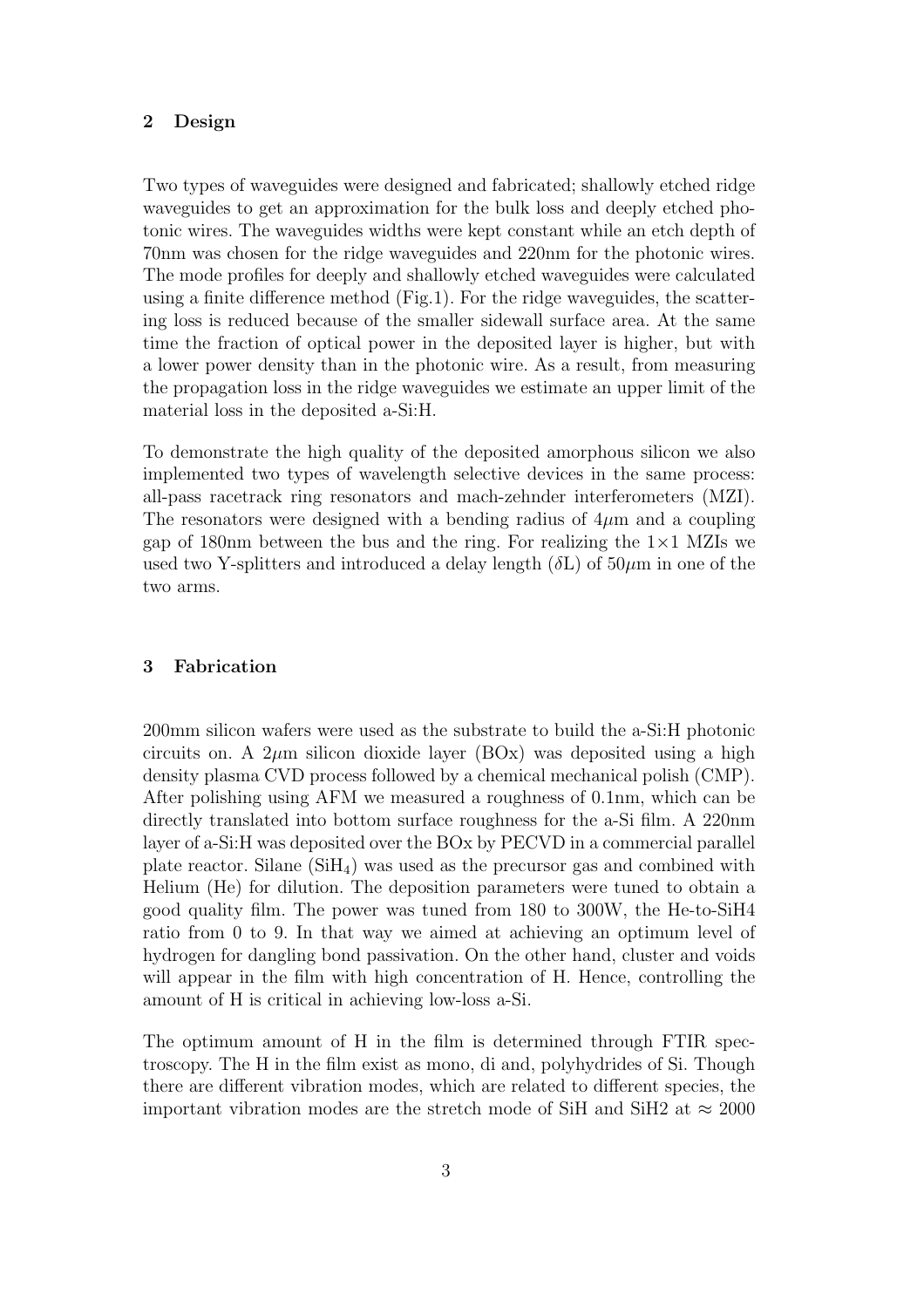

Fig. 2. FTIR spectrum.

cm<sup>-1</sup> and  $\approx$ 2100 cm<sup>-1</sup> respectively in the FTIR spectrum (Fig.2). Higher amount of  $SiH<sub>2</sub>$  in the film creates clustering of H atoms, thus forming microstructure or voids in the film. The microstructure causes an abrupt change in the refractive index, creating higher scattering loss. The microstructure is determined from the relation  $I_{2100}/(I_{2000}+I_{2100})$ , where  $I_{2000}$  and  $I_{2100}$  denote the integrated area under the peaks at 2000 cm<sup>-1</sup> and 2100 cm<sup>-1</sup> respectively [12]. Fig.3 illustrates that by increasing the dilution the microstructure in the film can be reduced. Then the power is tuned to achieve lower growth rate, which is known to give low dangling bonds (or defects) [13].

After optimization, the quality of the deposited film with different process conditions was assessed by characterizing the propagation loss in a photonic wire. We obtain a good quality film at  $\text{He/SiH}_4$  ratio of 9 and a power of 180W, while the deposition temperature was fixed at  $300^{\circ}$ C. The low temperature is not only important to maintain the amorphous nature of the film but also to keep the process CMOS back-end compatible. The photonic wires and ridge waveguides were then fabricated using 193nm optical lithography and an ICPbased etching process [14]. The ridge waveguides were etched 70nm deep while the wires were etched completely through the a-Si:H layer (220nm). Some of the fabricated wires were covered with low temperature  $(400^{\circ}C)$  plasma silicon dioxide as an upper cladding layer.

#### 4 Results and Discussions

The propagation loss of the fabricated waveguides was characterized by coupling TE polarized light from a tunable laser (1500nm-1600nm) into the waveguides and measuring the output power through grating fiber couplers [15]. To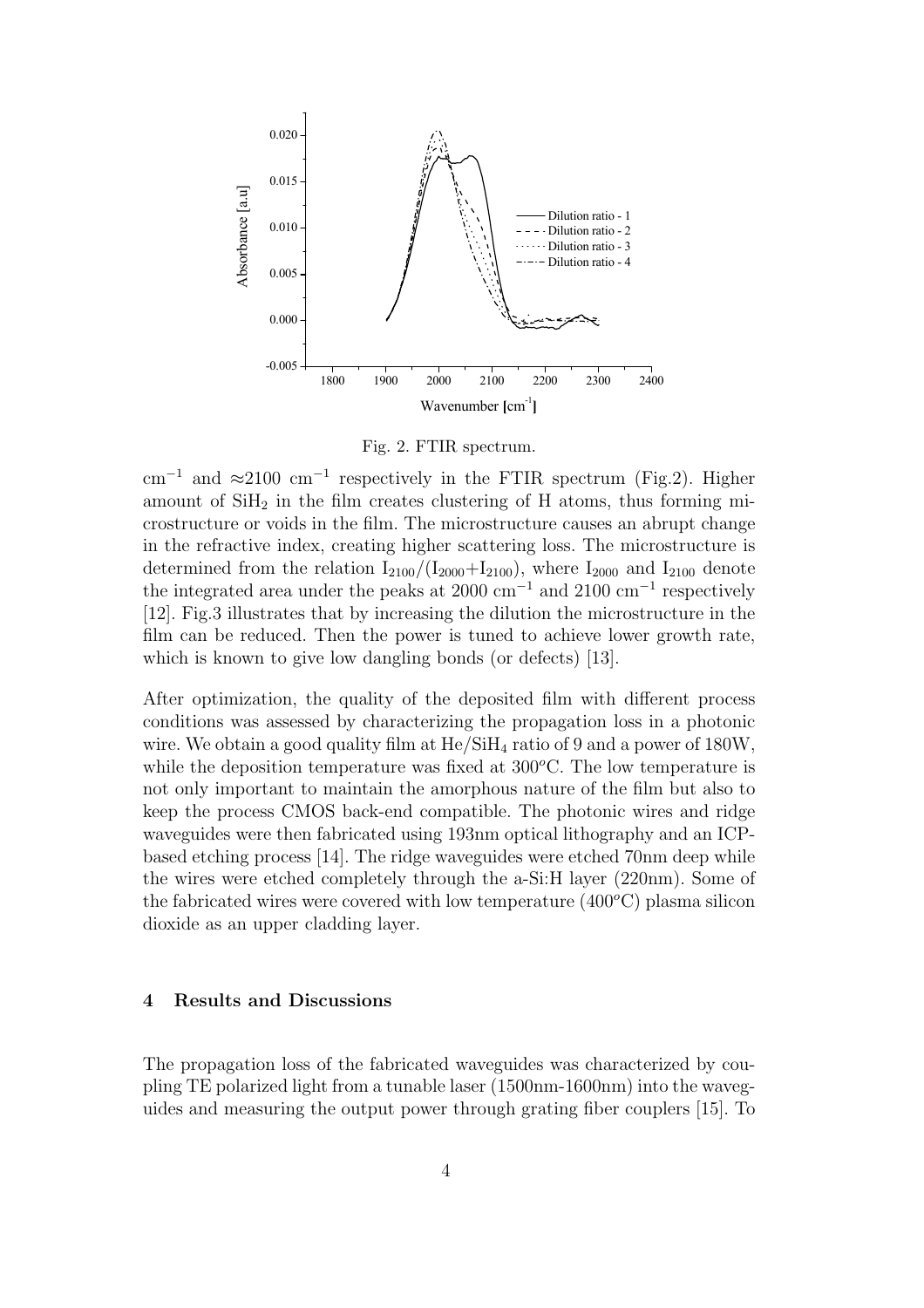

Fig. 3. Microstructure or void in the film.

| Table 1 |                  |  |
|---------|------------------|--|
|         | Loss comparison. |  |

| Ref                           | Material Loss | Wire Loss | wire dimension | Top cladding     |
|-------------------------------|---------------|-----------|----------------|------------------|
|                               | [dB/cm]       | [dB/cm]   | nm             |                  |
| $\left\lceil 16 \right\rceil$ | 1.5           | 40        | $500\times250$ | Air              |
| [17]                          | < 1           | 6.5       | $500\times200$ | SiN              |
|                               | 0.5           | 4.5       | $500\times200$ | SiO <sub>2</sub> |
| This work                     | 0.7           | 3.5       | $480\times220$ | Air              |
| This work                     |               | 3.4       | $480\times220$ | SiO <sub>2</sub> |
|                               |               |           |                |                  |

measure the optical loss we used spiralled photonic wires and ridge waveguides with varying lengths and large bending radius  $(70 \mu m)$ . The power transmitted through different lengths of waveguides was measured and the loss was extracted by linear regression. The results are shown in Fig.4. Photonic wires of 480nm wide and 220nm thick show a loss of 3.46dB/cm (at 1550nm). To our knowledge this is the lowest propagation loss reported for an a-Si:H photonic wire of such dimension. For the samples with oxide cladding we measured similar losses  $(3.4dB/cm)$  (at 1550nm). By deducing the propagation loss measured for monocrystalline SOI based photonics wires fabricated using a similar process from the a-Si:H wire loss, we can estimate the bulk material loss to be  $\approx 0.7$ dB/cm. Alternatively, the ridge waveguide propagation losses can be considered as an upper estimate for the bulk material loss since in these waveguides the interaction between propagating mode and sidewall roughness is considerably reduced compared to photonic wires. Table 1 summarizes some of the propagation losses published by different groups using a similar deposition process.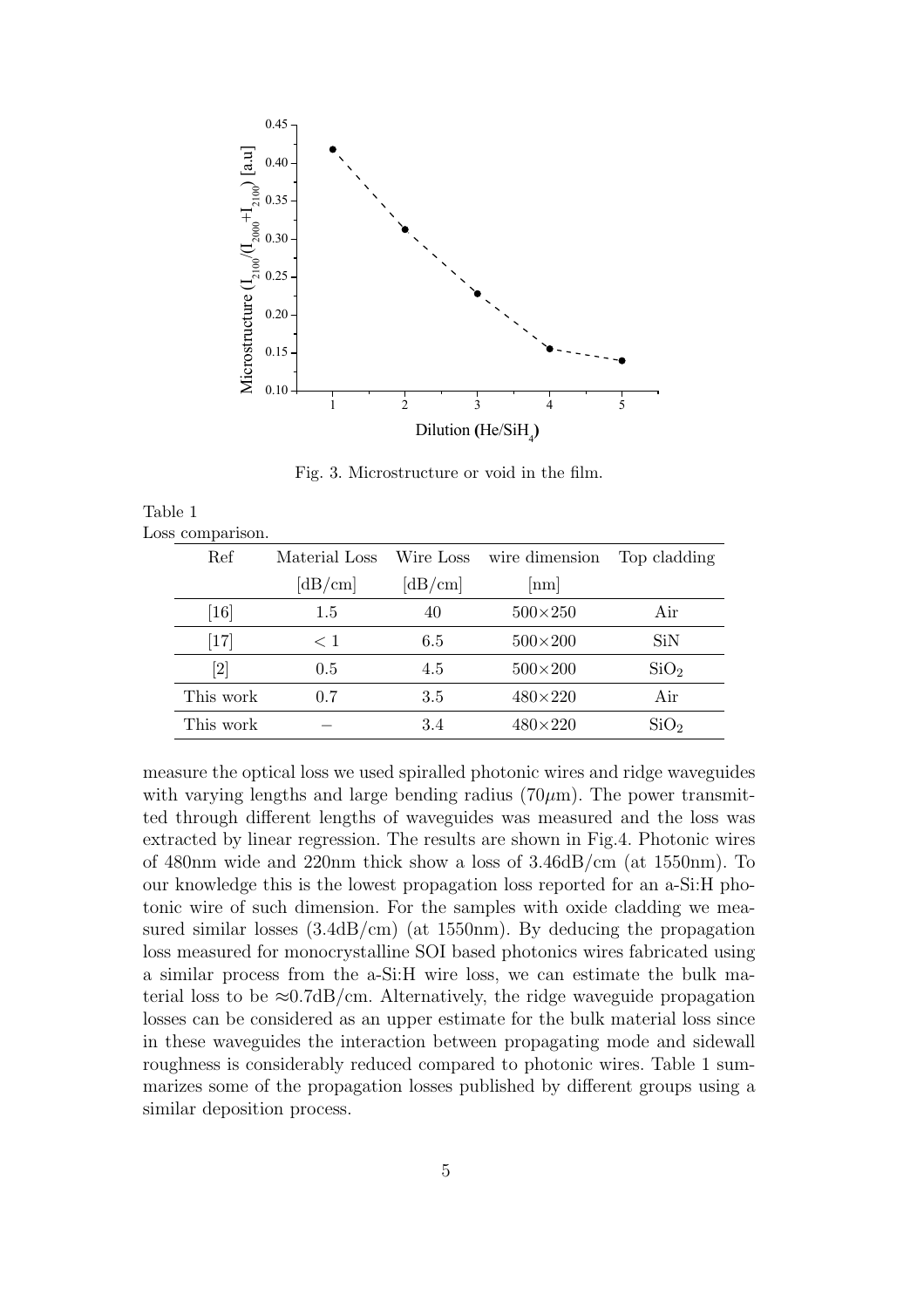

Fig. 4. Linear regression of transmitted power as a function of waveguide length at 1550nm.



Fig. 5. Normalized transmission spectrum of a racetrack ring resonator and SEM image of the structure.

Fig.5 shows the transmission spectrum of a racetrack ring resonator. The spectrum is normalized to a reference waveguide. The resonator has a free spectral range of 15.6nm, corresponding to a group index of 4.9 and a 3dB bandwidth of 0.16nm, corresponding to a Q factor of  $\approx$ 10,000 and a finesse of 102. Fig.6 depicts the transmission spectrum of a MZI. We obtain an average free spectral range  $(\Delta L)$ of 10nm. From the spectral response of the MZI we extracted a group index of 4.8 ( $n_q = \lambda_{min} \lambda_{max}/\Delta L \Delta \lambda$ ). By careful design of the Y splitter we obtain an average extinction ratio of 27dB and a 3dB on-chip insertion loss.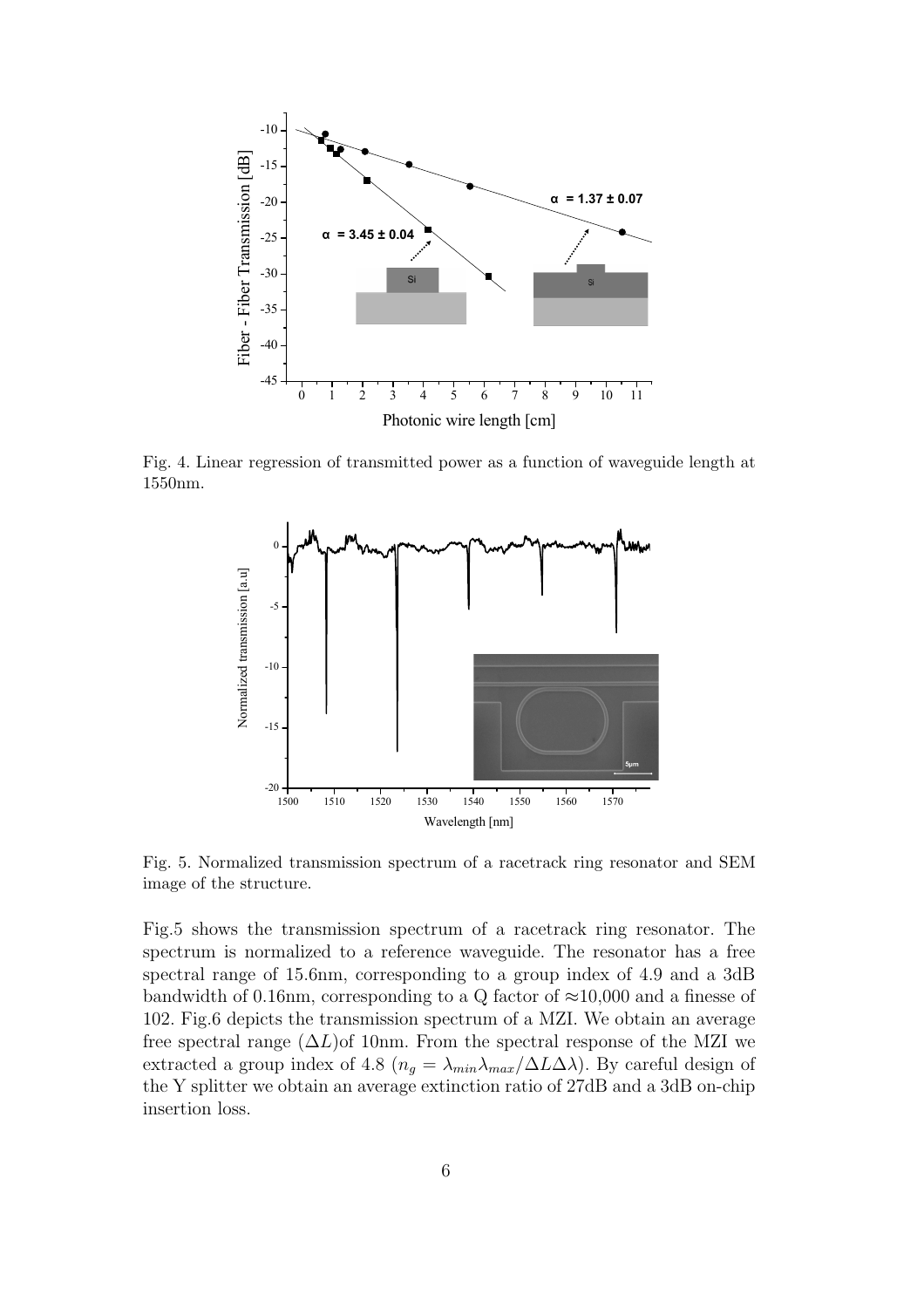

Fig. 6. Normalized TE transmission spectrum of a MZI and SEM image of the structure.



Fig. 7. Propagation loss stability over a time period of 55days.

The stability of a-Si:H over time and with respect to subsequent processing steps is an important property. Different environmental parameters such as temperature and pressure can change the film property. As a preliminary test, we measured the propagation loss of photonic wires without oxide cladding as a function of time. The samples were stored in a sample box at room temperature and without any environmental control. The propagation loss measurements performed over a time period of 55days show no change or change within the measurement error of  $\pm 0.2$ dB/cm (Fig.7). This indicates the high stability of the deposited film in a normal (room temperature) environment.

Some of the samples were covered with silicon dioxide as upper cladding layer,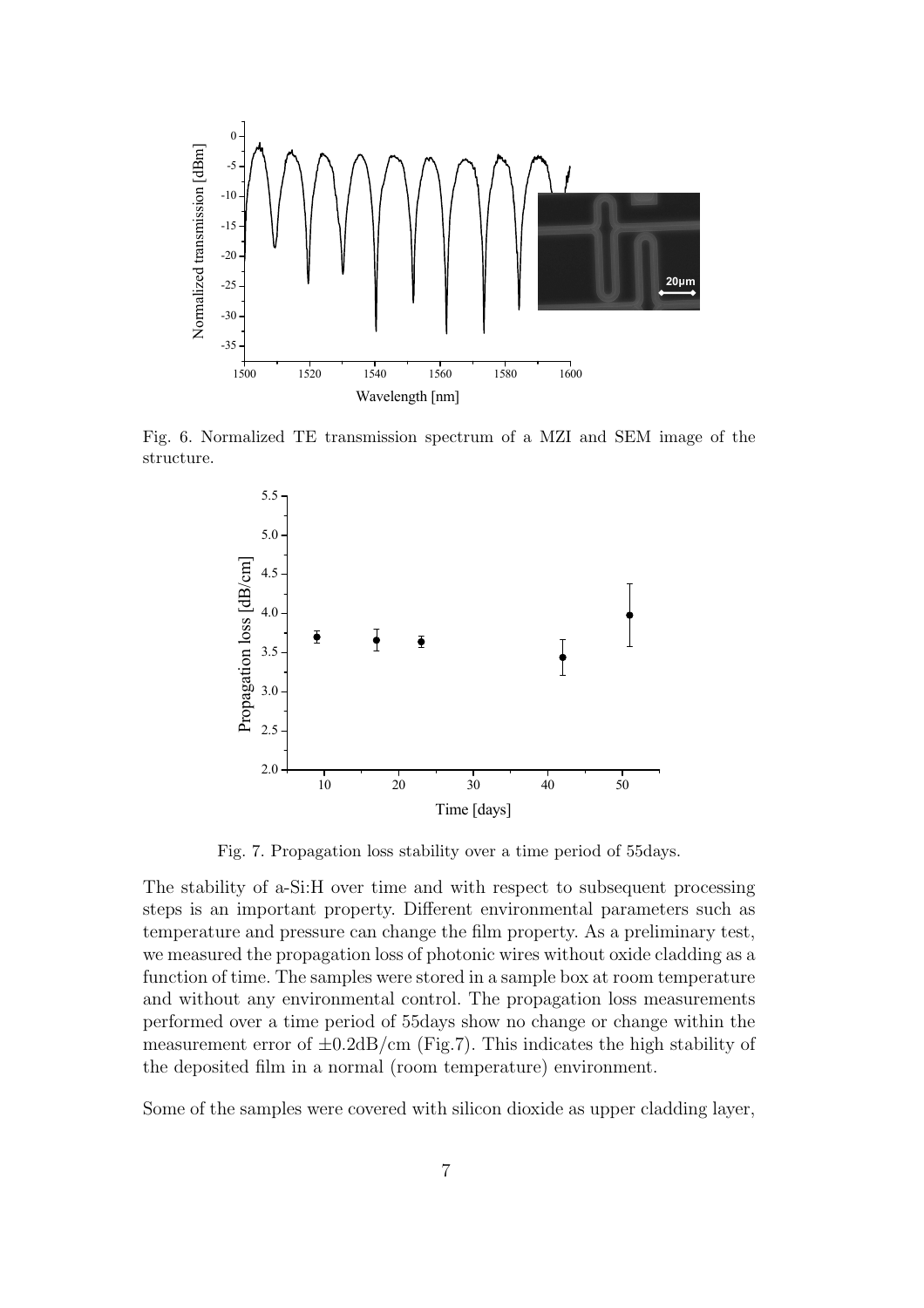which was deposited at  $400^{\circ}$ C. We did not observe any change in the propagation loss of the photonic wires from the samples with and without oxide cladding. Thus the film remains stable up till  $400^{\circ}$ C, which is the maximum temperature allowed in the back-end of the CMOS fabrication process.

#### 5 Conclusions

We present our preliminary results on amorphous silicon deposited by plasma enhanced chemical vapor deposition for photonic integrated circuitry. Lowloss photonic wires and ridge waveguides were demonstrated with a loss of  $3.46\pm0.04$ dB/cm and  $1.34\pm0.07$ dB/cm respectively. We have also demonstrated wavelength selective photonic devices, such as racetrack resonators and mach-zehnder interferometer. This clearly proves the feasibility of employing low-loss, low deposition temperature amorphous silicon for realizing photonic circuit in a single and multilayer waveguide circuits or adding an optical layer on top of electronic CMOS circuitry.

#### References

- [1] T. Fukazawa, T. Hirano, F. Ohno, and T. Baba, Jpn. J. Appl. Phys. Part-1 43 (2004) 646.
- [2] B. Han, R. Orobtchouk, T. Benyattou, P. R. A. Binetti, S. Jeannot, J. M. Fedeli, and X. J. M. Leijtens, Proc. ECIO, 2007, Denmark, 1-4.
- [3] S. K. Moore, IEEE Spectr. 43 (2006) 20.
- [4] P. Dumon, G. Priem, L. R. Nunes, W. Bogaerts, D. Van Thourhout, P. Bienstman, T. K. Liang, M. Tsuchiya, P. Jaenen, S. Beckx, J. Wouters, and R. Baets, Jpn. J. Appl. Phys. Part-1 45 (2006) 6589.
- [5] B. Schmidt, Q. F. Xu, J. Shakya, S. Manipatruni, and M. Lipson, Opti. Exp. 15 (2007) 3140.
- [6] Z. Sheng, D. X. Dai, and S. L. He, J. Lightwave Techno. 25 (2007) 3001.
- [7] F. N. Xia, L. Sekaric, and Y. Vlasov, Nat. Photon. 1 (2007) 65.
- [8] L. Liao, D. R. Lim, A. M. Agarwal, X. M. Duan, K. K. Lee, and L. C. Kimerling, J. Electron. Mat. 29 (2000) 1380.
- [9] A. Harke, M. Krause, and J. Mueller, Electron. Lett. 41 (2005) 1377.
- [10] A. Splett and K. Petermann, IEEE Photon. Technol. Lett. 6 (1994) 425-427.